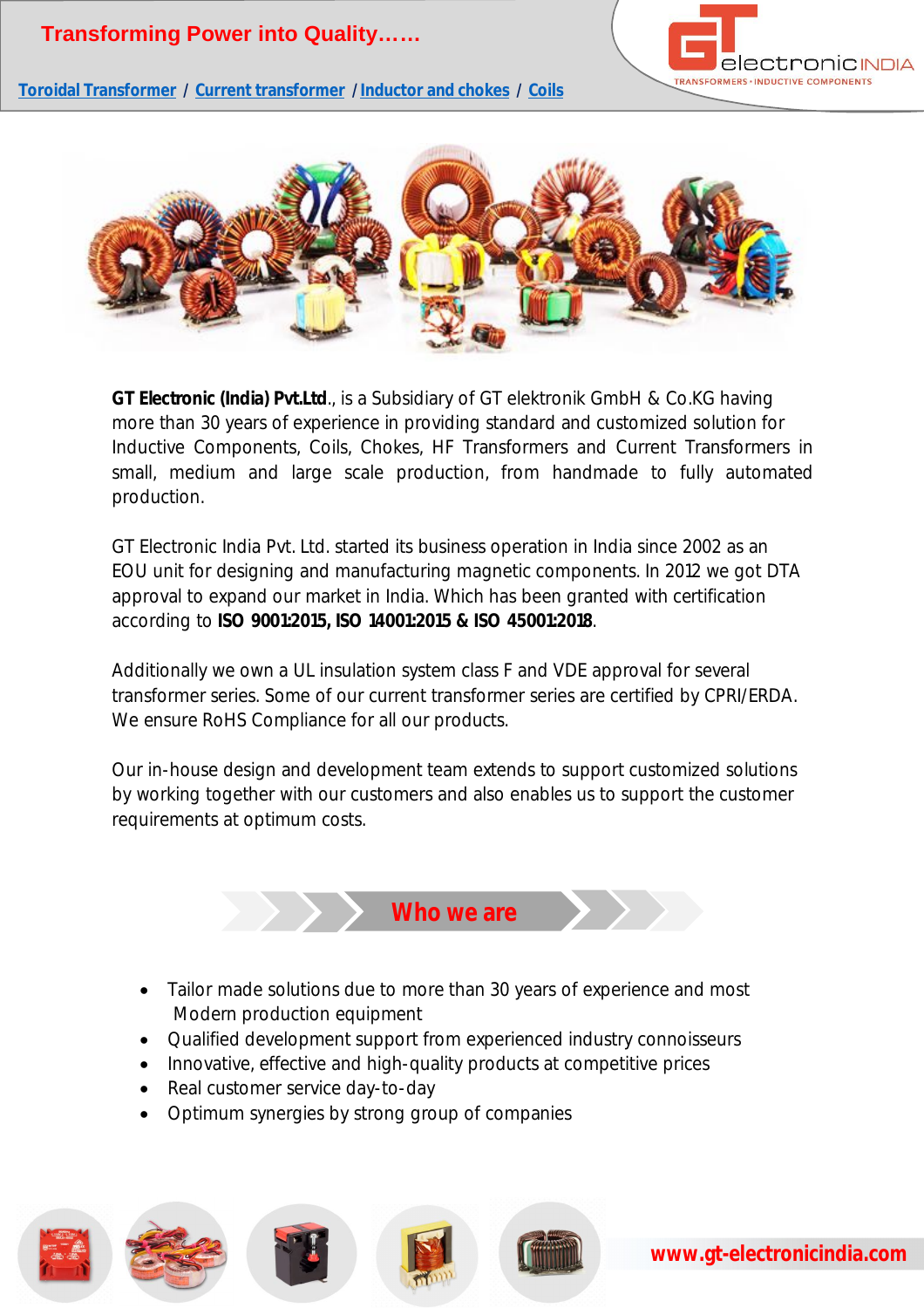



**Toroidal Transformer / Current transformer / Inductor and chokes / Coils**



- Alignment of processes towards customer-oriented and market-Oriented actions
- High quality at competitive prices because of innovation and continuous improvement of own actions
- Acting as one motivated and targeted team
- Profitable and sustainable company



Leading medium-sized group for inductive components and measurement technology with global R&D and production plants



We are supported by a high qualified and experienced management-team who helps us to execute a perfect fitting product range to almost all customer requirements. Our success is based on our highly qualified employees.

They realize individual project solutions at the highest technical level and ensure a future-proof and trustful partnership to all of our customers.

Furthermore our wide range of products are of interest to both SMEs and large Companies. We translate customer individual needs into tangible solutions, which we then present as functioning prototypes.

The most valued asset our employees will also ensure our mutual future success

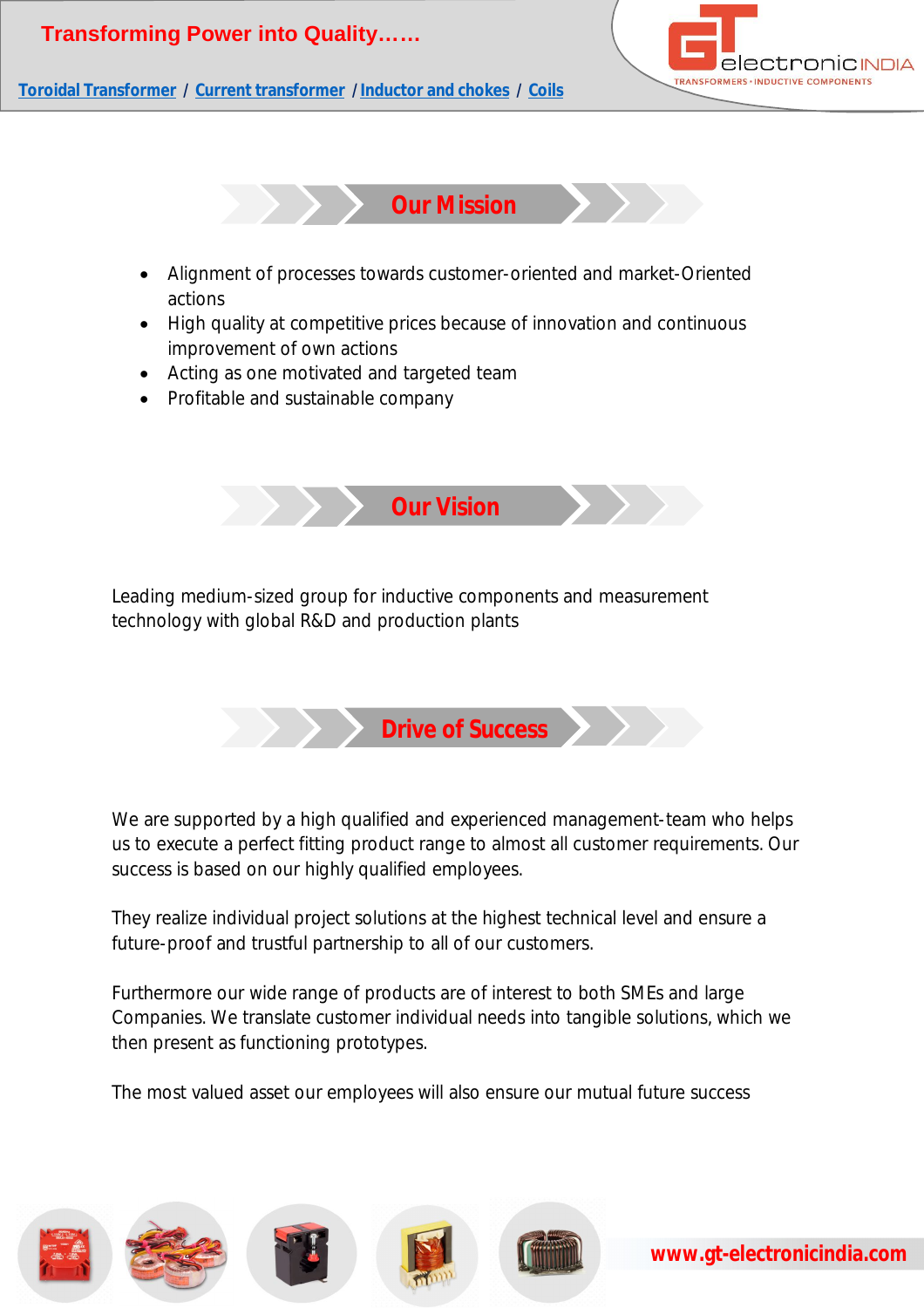### **Toroidal Transformer / Current transformer / Inductor and chokes / Coils**



### **Product range**

#### **Current transformers**

- Encapsulated Measuring Current transformers
	- a) Rated primary current from 40A to 2500A
	- b) Secondary current of 5A / 1A
	- c) VA rating from 1VA to 20VA
	- d) Accuracy class 1/0.5/0.2/0.2s
	- e) Design according to IS2705, IEC61869-2
- PCB mountable current transformers
- Tape wound current transformers
- Rogowski Coils

#### **Power Transformers**

- PCB Mountable Toroidal Transformers
	- a) 1.6VA to 50VA Power ratings
	- b) Input voltage 115 / 230V AC
	- c) Operating frequency 50 /60 Hz
	- d) UL recognised to UL5085 approval under family approval file E332779
	- e) Operating frequency 50 /60 Hz
	- f) Design according to EN61558-2-6
- Open Version Transformers
	- a) 1.6VA to 50VA Power ratings
	- b) Input voltage 115 / 230V AC
	- c) Operating frequency 50 /60 Hz
	- d) UL insulation Class F (Our insulation system E254189)
	- e) Design according to EN61558-1 ,EN60065 , EN60601

#### **Inductors and Chokes**

- Common Mode Choke
- SMD Chokes
- Storage Chokes
- Rod and Drum Core Inductors
- Solenoid Coils
- **High Frequency SMPS Transformers**
- **Coils and Line Filters**



















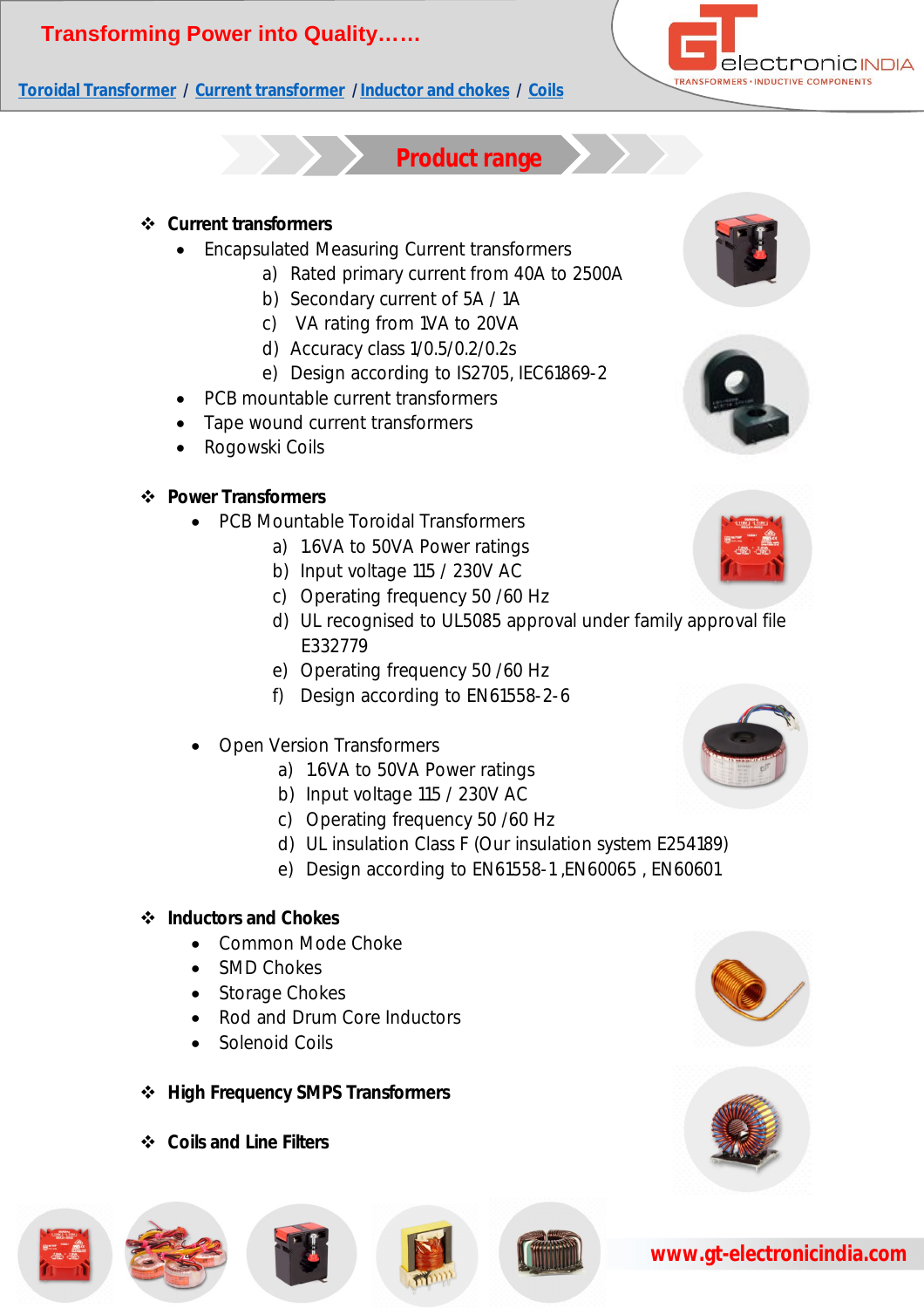

**Toroidal Transformer / Current transformer / Inductor and chokes / Coils**

**Infrastructure**

GT electronic India having various automatic and semi- automatic facilities for manufacturing high quality products. At the one hand we have whole experience form our mother company in Germany in linear winding and on the other hand we are Specialized in toroidal winding.

- o Automatic CRGO Core Winding machine
- o Automatic Powder Coating and Insulation
- o Toroidal & Rogowski Winding machines
- o Single and Multi- spindle (2,6,8) Linear Winding Machines
- o Automatic Soldering Robert
- o Vacuum Potting and Varnishing
- o In-house Wire harnessing facility
- o Automatic LT CT testing Facility
- o Transformer Analyser
- o Customized Automatic CT Testing
- o Partial Discharge Testing
- o Pin Hole tester for Copper wire
- o Vacuum Packing and Blister Packing Facility

**Quality Certification**

All our products stand for innovation and quality. We offer customized products based on the own GT electronic UL-isolation system class F (155°C).

Our production plants in India are equipped with state-of-the-art production facilities. So we produce maximum quality and combine successfully medium-sized flexibility with highest requirements on efficiency and especially of customer satisfaction. High performance and cross-area processes provide the basis for our motto **"Transforming Power into Quality".**

Our certificates accord. to **ISO 9001:2015 , ISO 14001-2015 & ISO 45001:2018**.and the regularly performed audits from international TOP-companies emphasize and Prove our standards of quality.